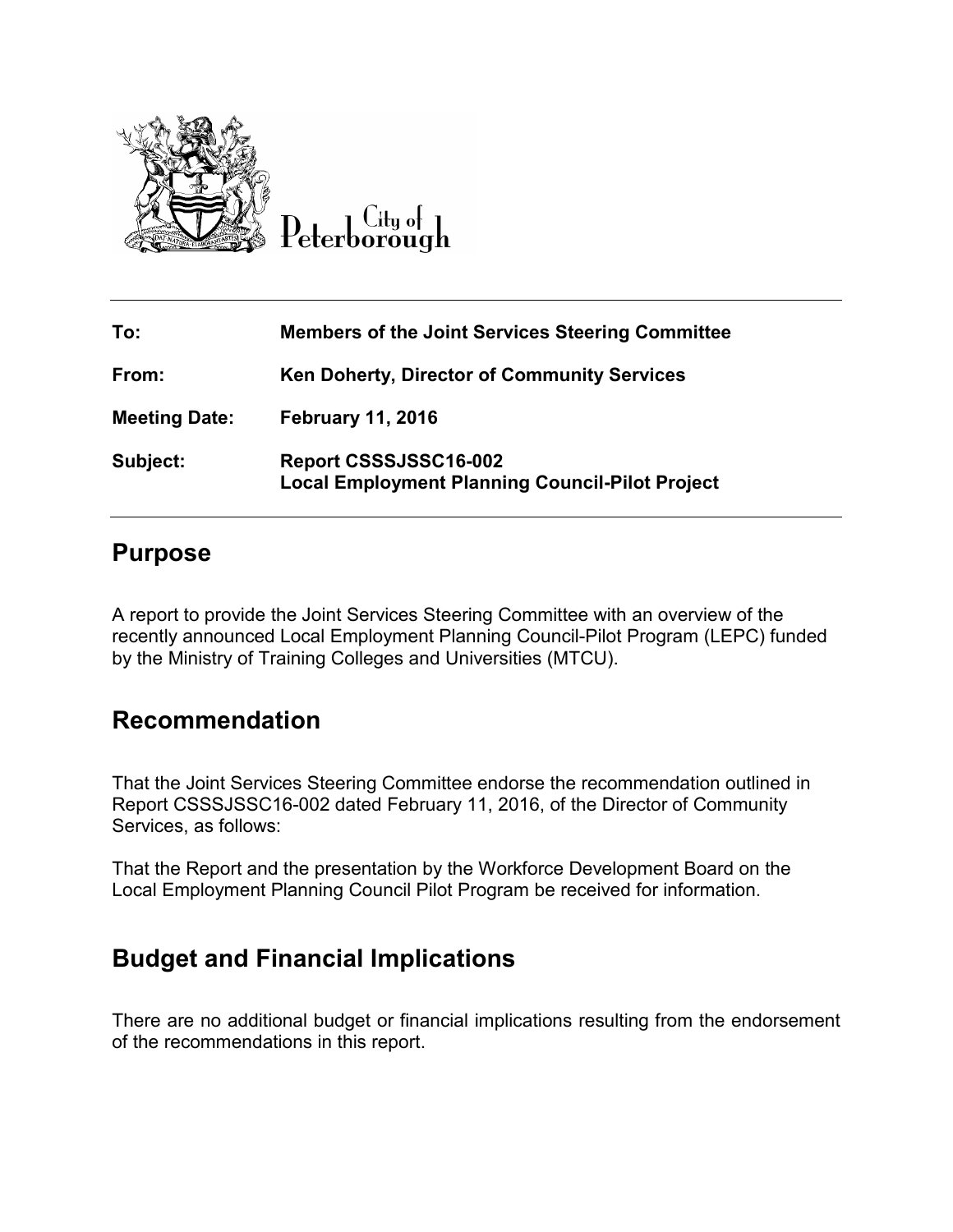## **Background**

In 2012, the Provincial Government committed to move forward with Employment and Training Services Integration (ETSI). ETSI has been led by MTCU to modernize, align and integrate Ontario's employment and training programs from across various government ministries to improve stakeholder outcomes and better meet client needs.

In the 2014 Fall Economic Statement, the Province announced plans to pilot LEPCs under the ETSI initiative. The goal of the pilot projects is to improve employment and training service planning and labour market conditions in communities, while promoting place-based approaches to workforce development. LEPC will enhance the collection, analysis and distribution of local labour market information to support and inform community stakeholders, including the City of Peterborough.

Eight communities across the province were identified as pilot sites including Durham, Peel-Halton, Windsor, London, Middlesex-Oxford, Ottawa, Timmins, Thunder Bay and Peterborough. Through an open Call for Proposal, process delivery agents were selected by MTCU in each pilot site. In Peterborough, the Workforce Development Board (WDB) was selected as the successful proponent through this competitive process.

The LEPC pilots are time-limited and include a four-month start-up period and operate for a total of 18 months starting on December 1, 2015 and ending May 31, 2017. MTCU has allocated significant financial resources totalling approximately \$1.3M to support LEPC development in Peterborough County/City, Northumberland County, City of Kawartha Lakes and Haliburton County.

The Social Services Division partnered with WDB in its proposal to MTCU. Our shared past experiences include collaborating on the Integrated Local Labour Market Plan, the development of the Community Employment Resource Partnership Network and, most recently, the development of online referral and service coordination protocols which have proven to be very successful. A continued partnership and active cooperation with WDB will support a successful LEPC pilot. The Social Services Division is assisting the project through in-kind contributions estimated to be approximately \$20,000 during the life of the 18-month project. A partnership between WDB and the many other LEPC partners including the Social Services Division will build on the strength of our current relationships to benefit the Peterborough area now, and into the future.

Submitted by,

Ken Doherty **Linda Mitchelson** Director of Community Services Department Social Services Division Manager